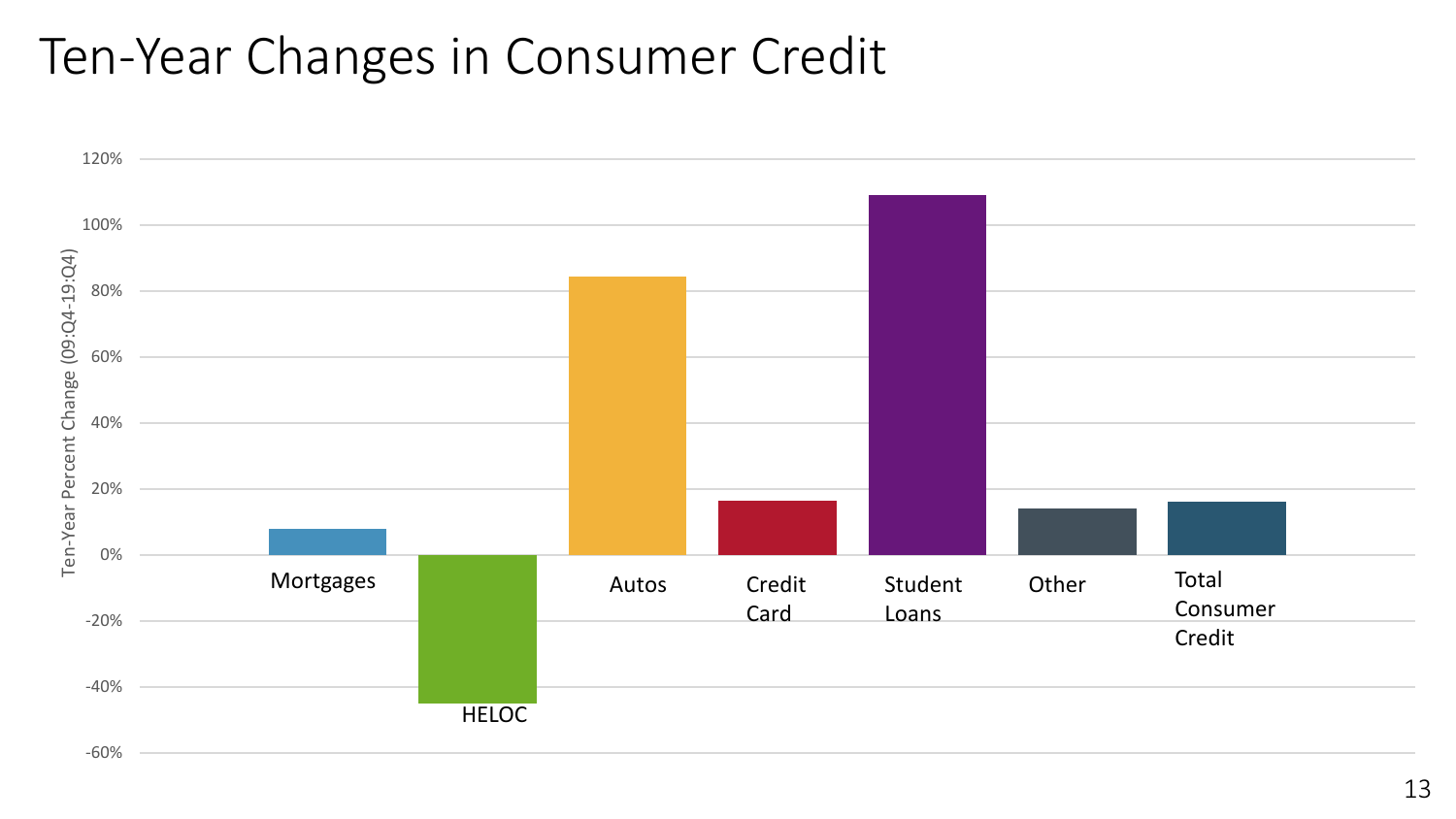

Source: New York Fed Consumer Credit Panel/Equifax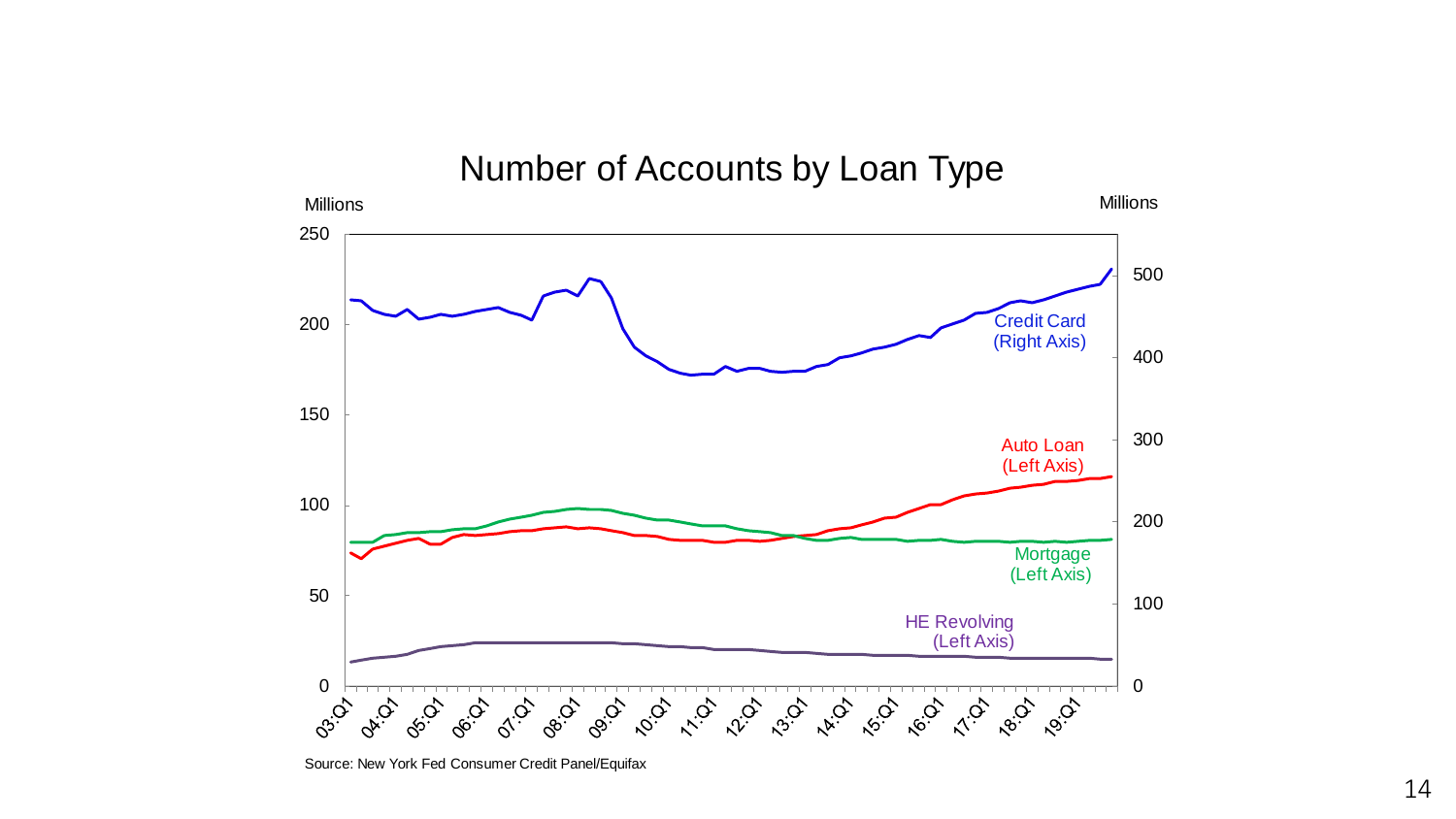## Auto Loan Originations by Credit Score\*<br>Billions of Dollars



\* Credit Score is Equifax Riskscore 3.0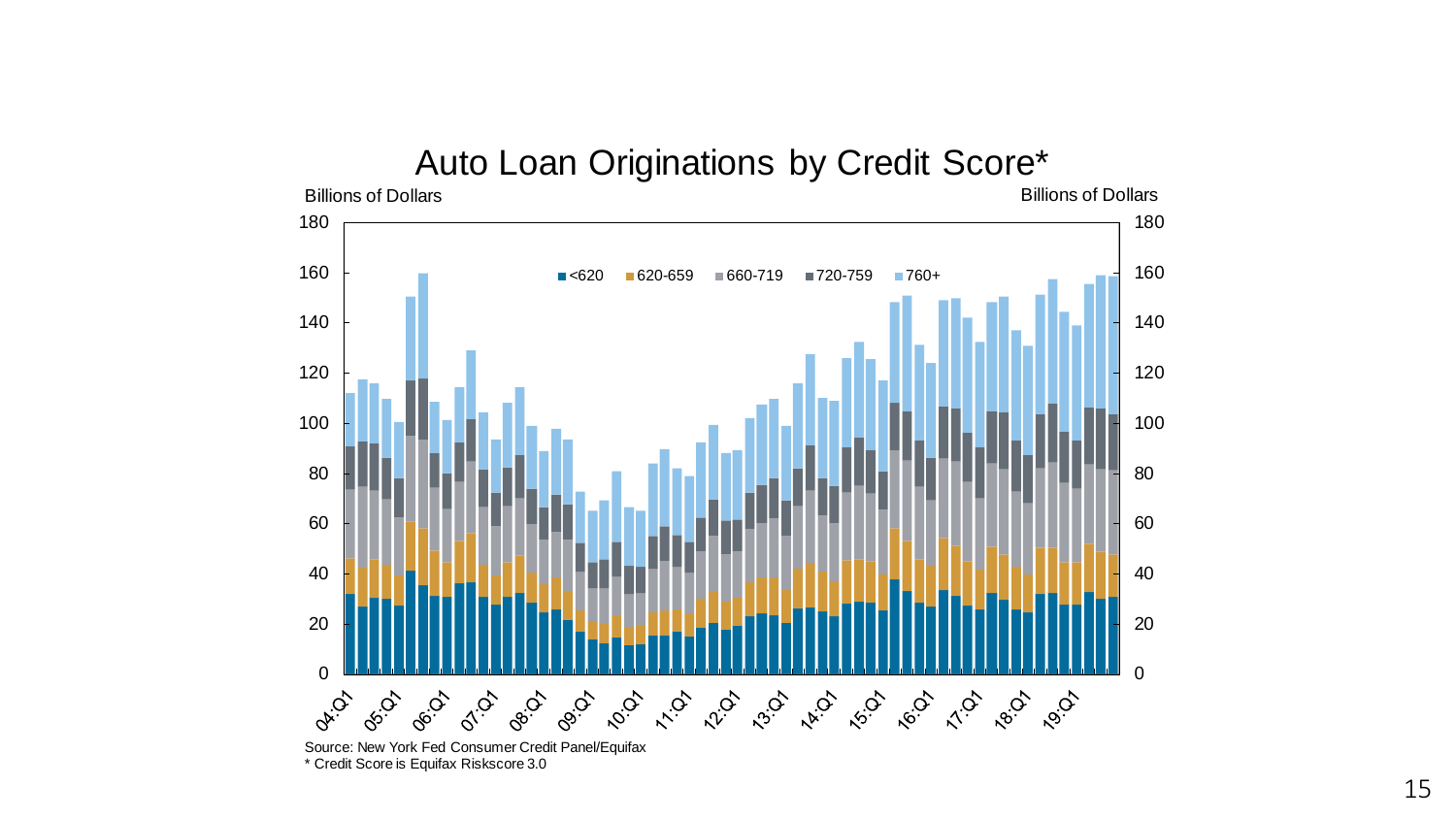#### Mortgage Originations by Credit Score\*



Source: New York Fed Consumer Credit Panel/Equifax \* Credit Score is Equifax Riskscore 3.0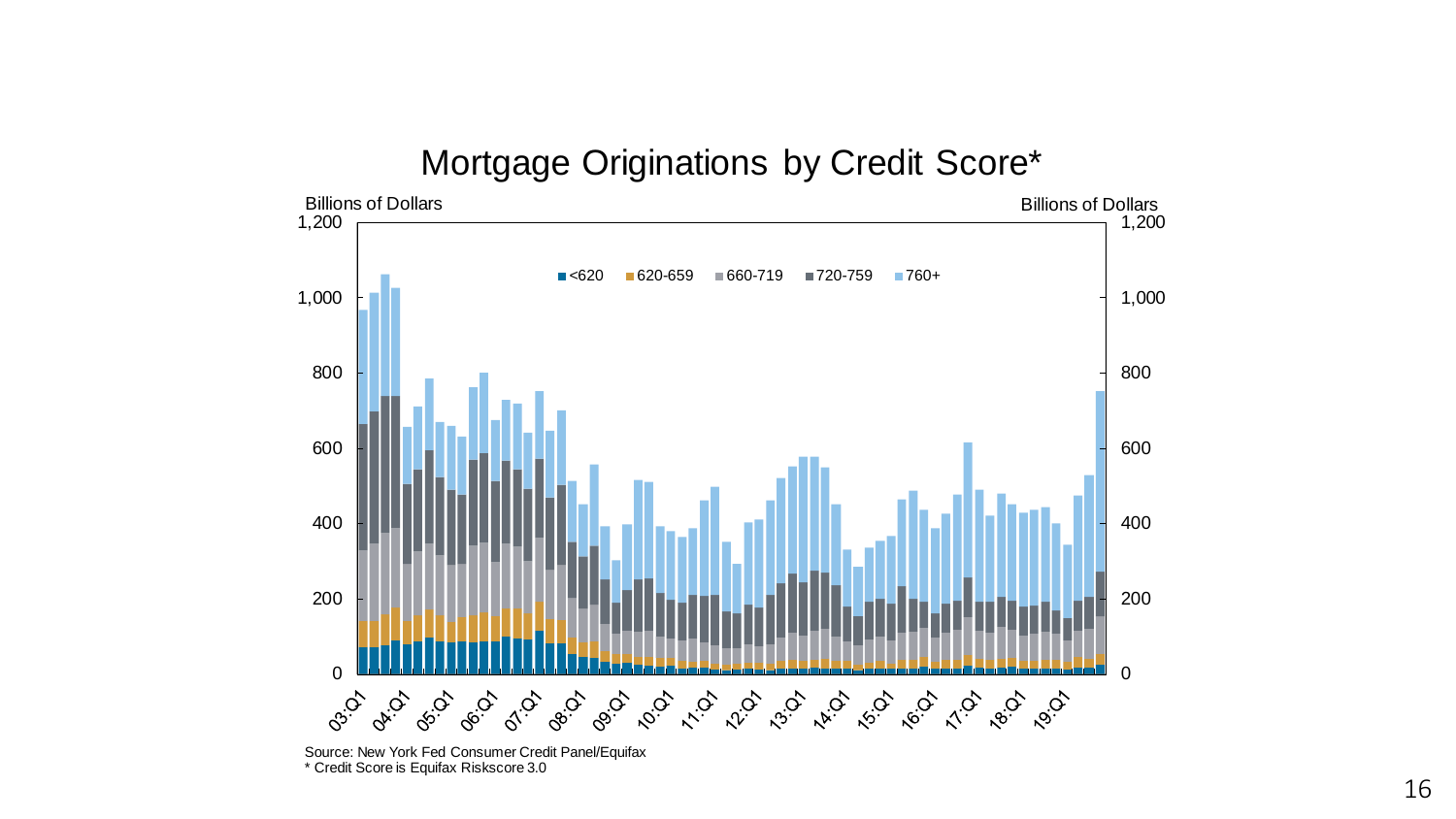# 90+ Delinquency by Credit Type

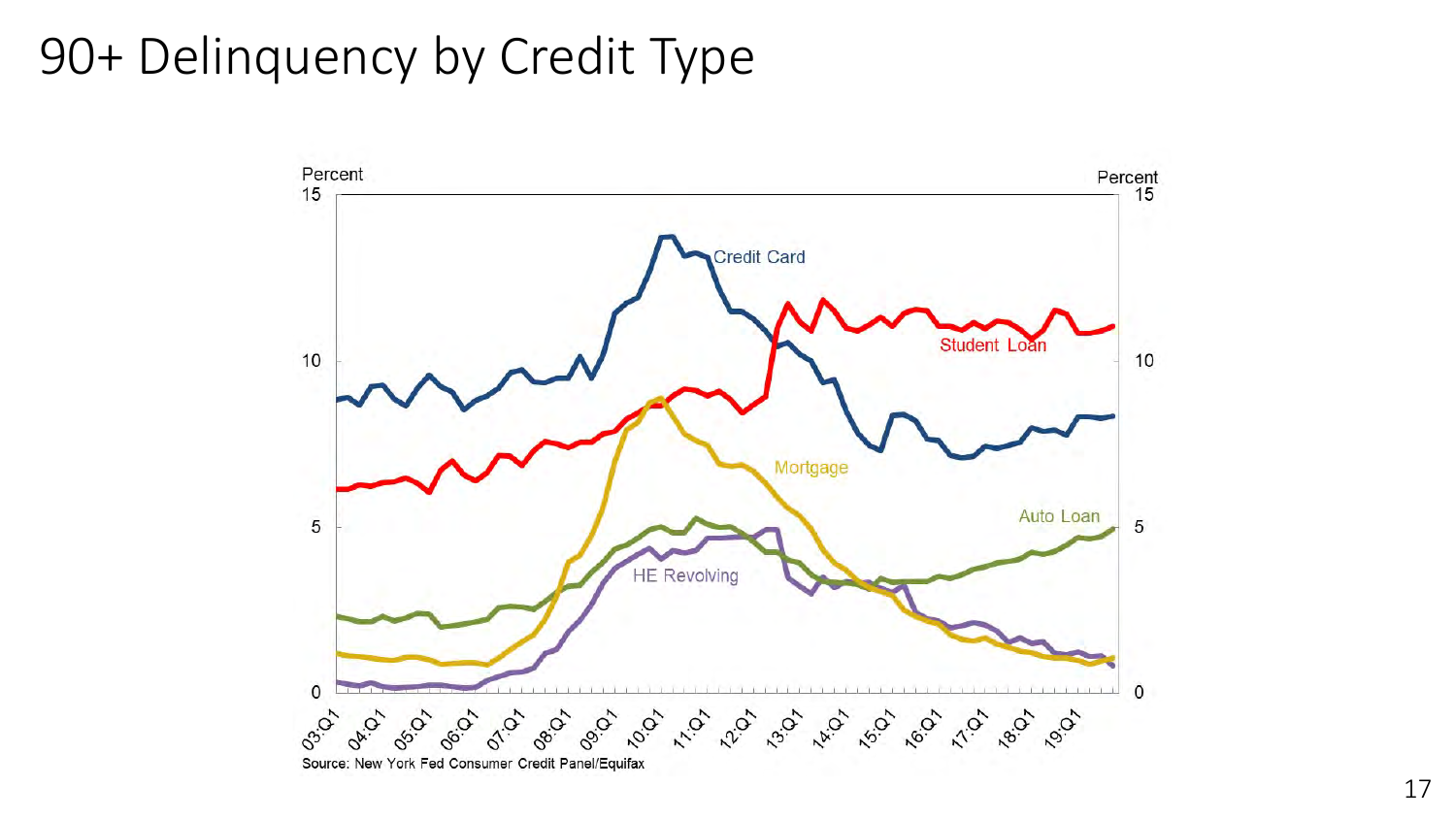

# Why Are Auto Loan Balances Growing So Quickly?

 $OnCino$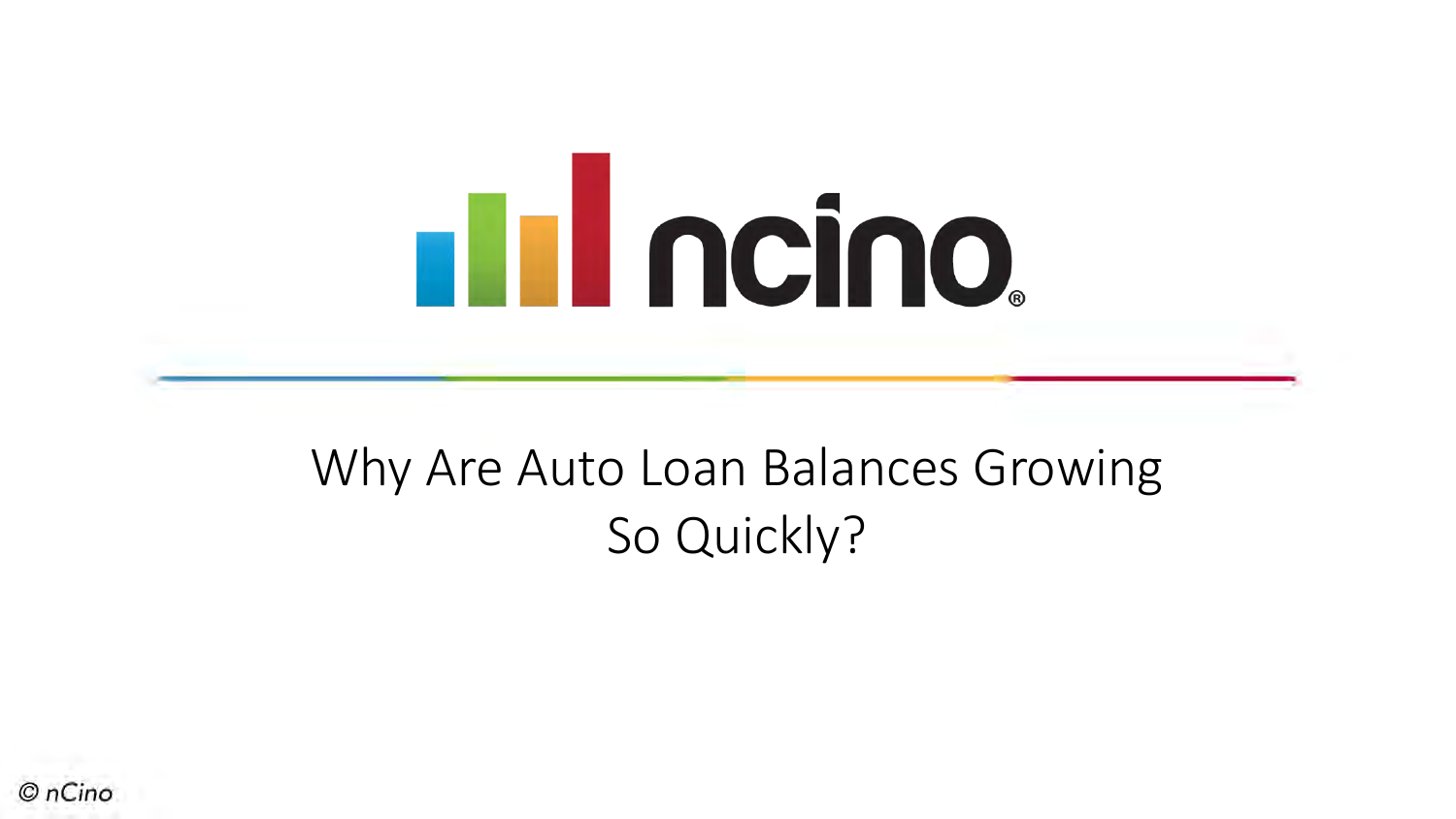#### Borrowers Have Higher Maturity Elasticities Than Rate Elasticities

#### Interest Rate **Calibration**

Consider Typical Loan: \$20,000 Loan Amount 5% Interest Rate

A 10% decrease in offered interest rate (from 5% to 4.5%) would result in an a 1.7% increase in loan amount, from \$20,000 to \$20,338



## Maturity calibration

Consider Typical Loan: \$20,000 Loan Amount 5% Interest Rate

A 10% increase in offered maturity (from 60 months to 66 months) would result in an 8.5% increase in loan amount, from \$20,000 to \$21,708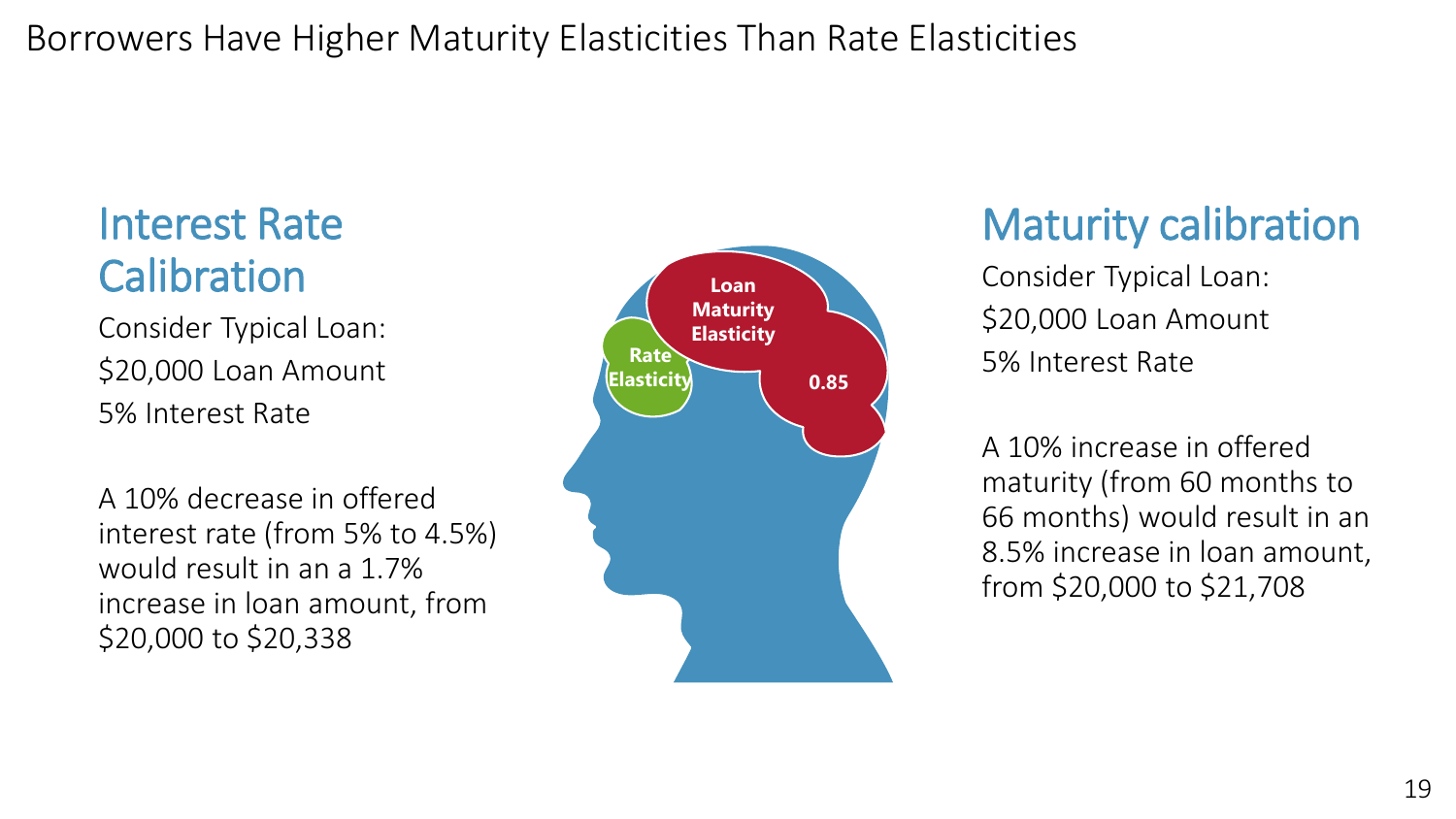### How do we Measure Maturity Elasticity?

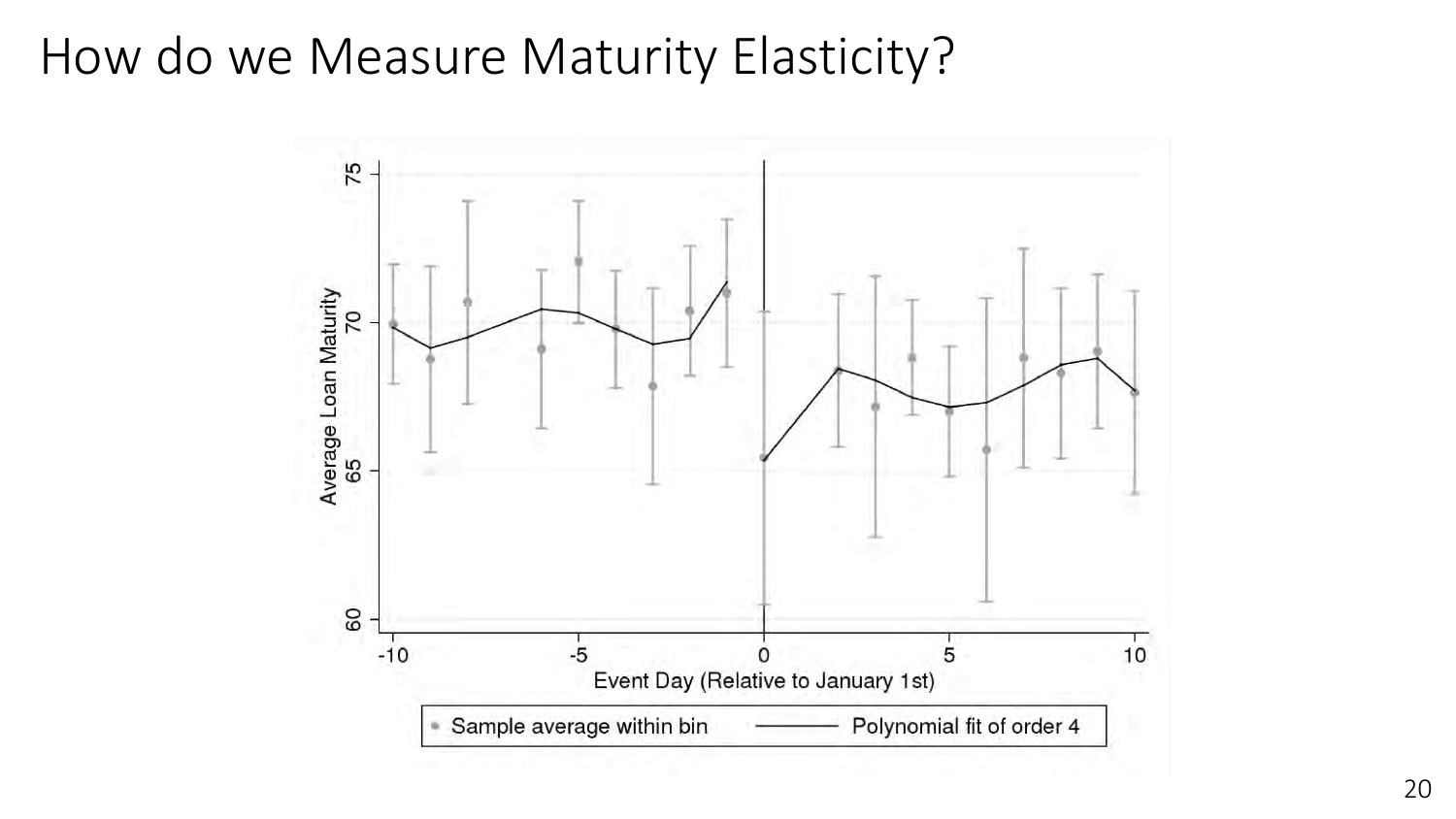#### How do we Measure Interest Rate Elasticity?

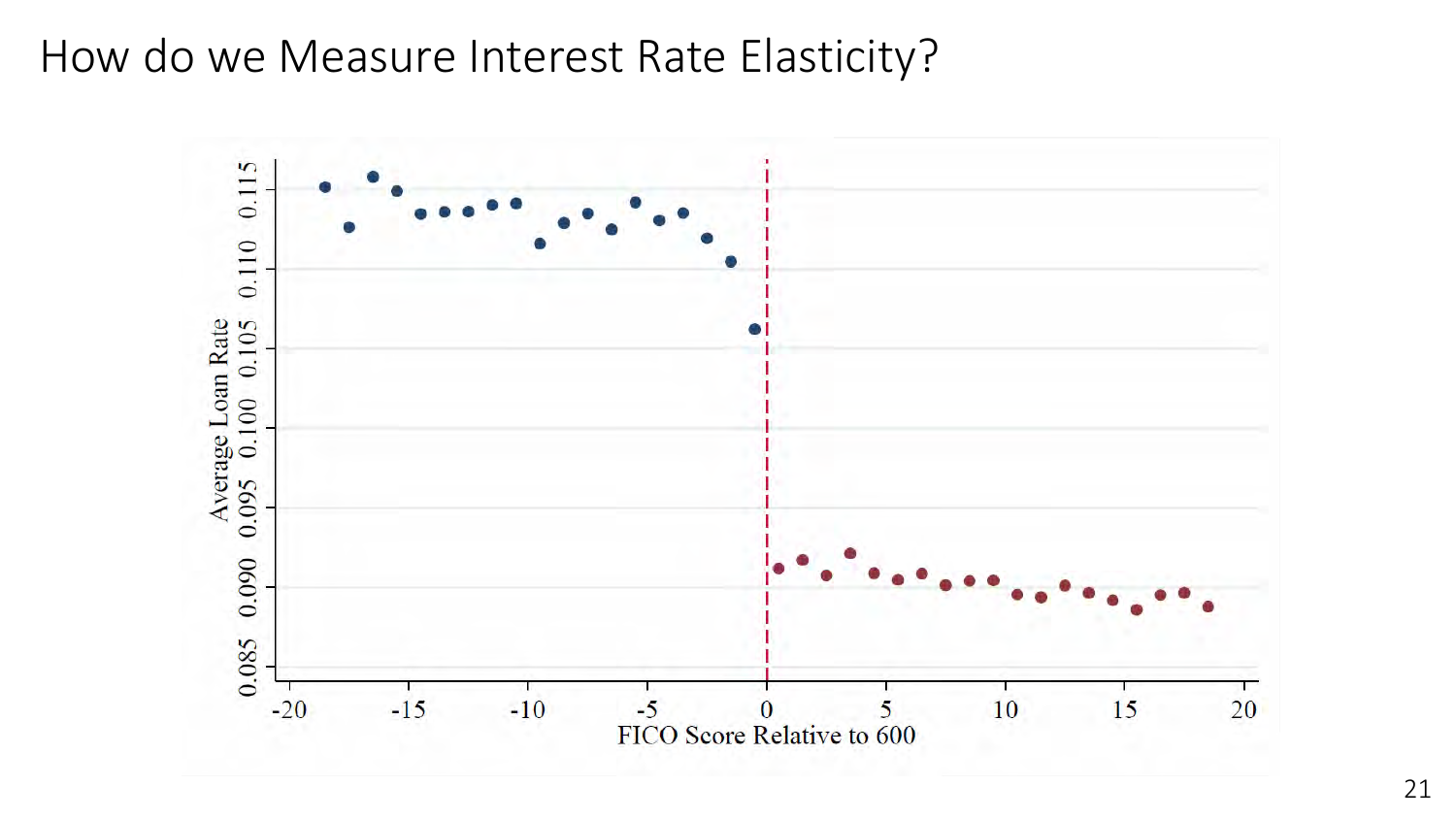#### Why Auto Loan Balances Are Growing So Quickly

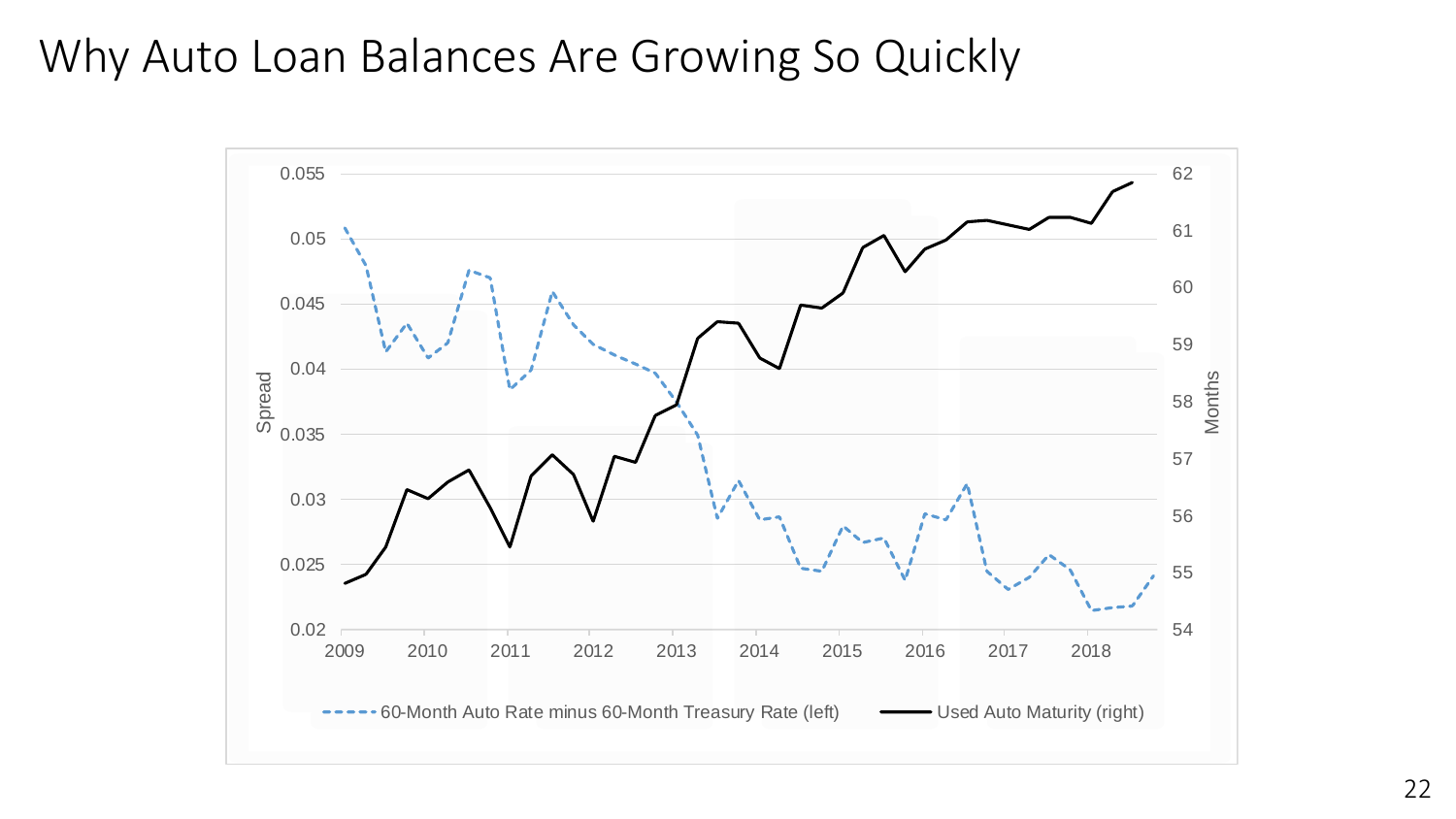# Back of the Envelope Calculation

~\$514 Billion increase in Auto loan balance from 2009-2019 (67% increase)

INCREASE IN THE SUPPLY OF MATURITY (E.G. MATURITY INCREASES FROM 72 MONTHS TO 84 MONTHS)

HIGH MATURITY ELASTICITY (E.G. ELASTICITY ESTIMATES OF 0.84)



~ 25% INCREASE IN AGGREGATE AUTO LOAN **BALANCES** 

Punchline: About 25% of the total increase in aggregate auto loan balances could be explained by the combination of increases in offered maturities and large maturity elasticities.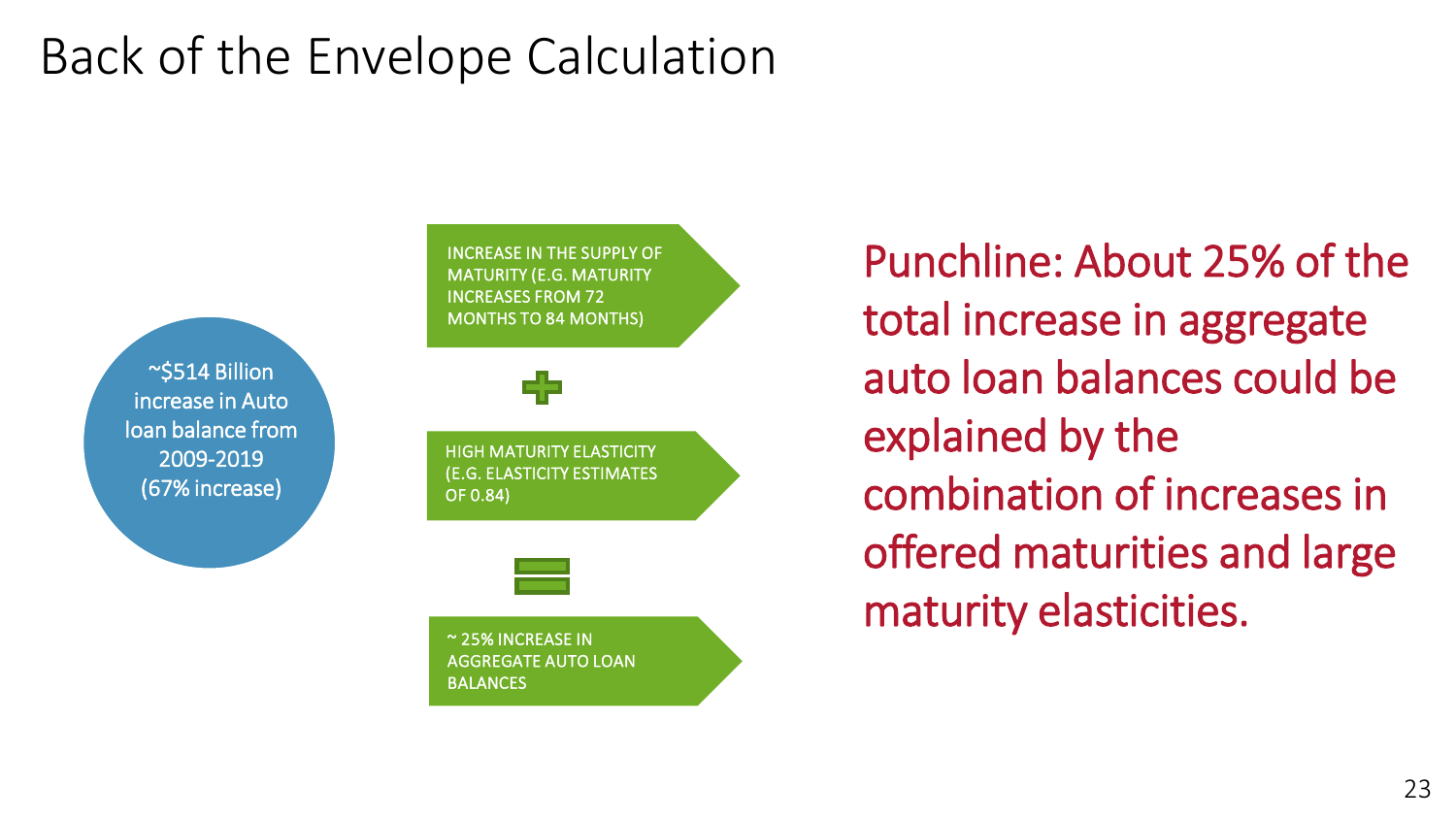# The Monthly Payment Targeting Phenomenon